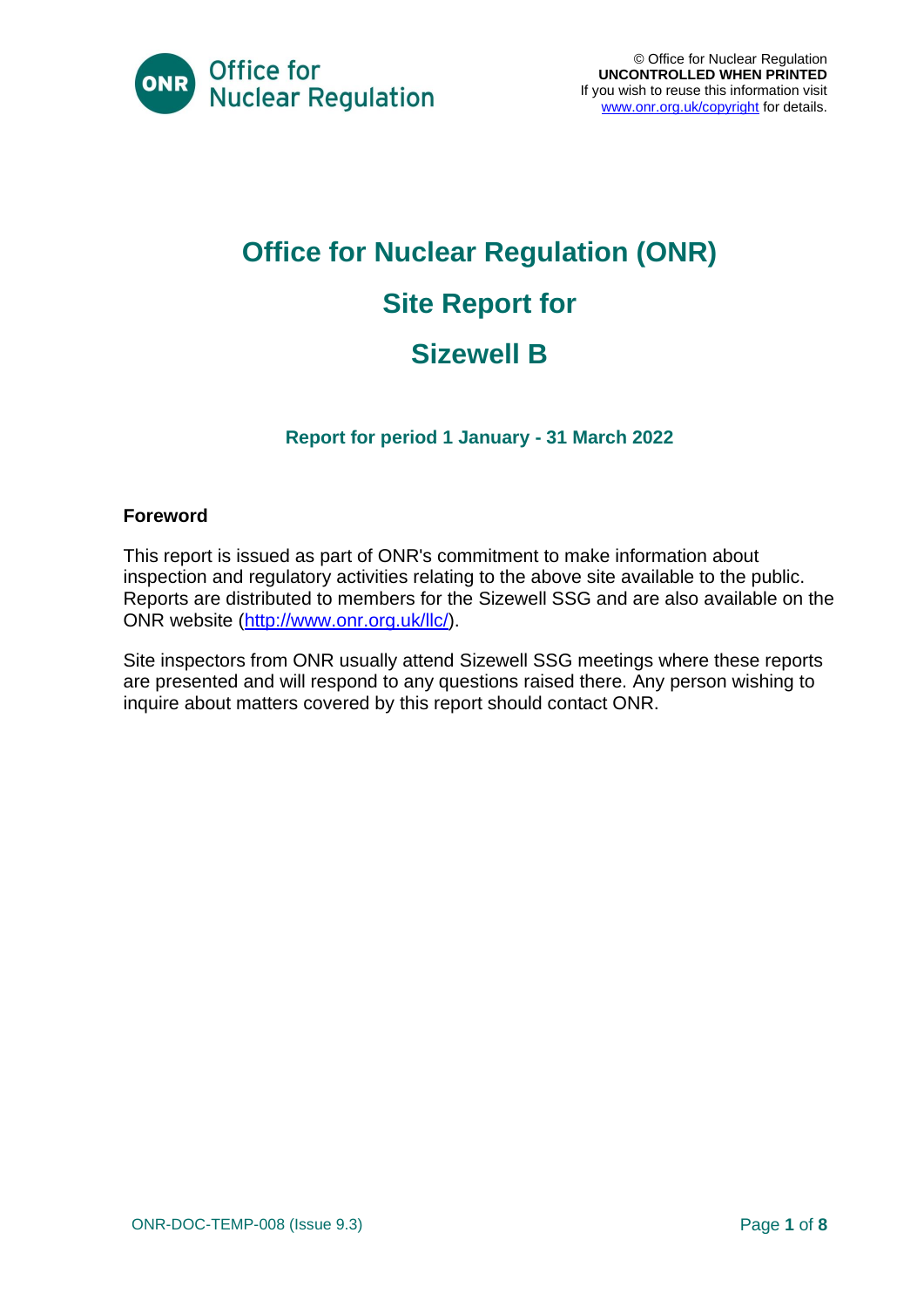

#### **Table of Contents**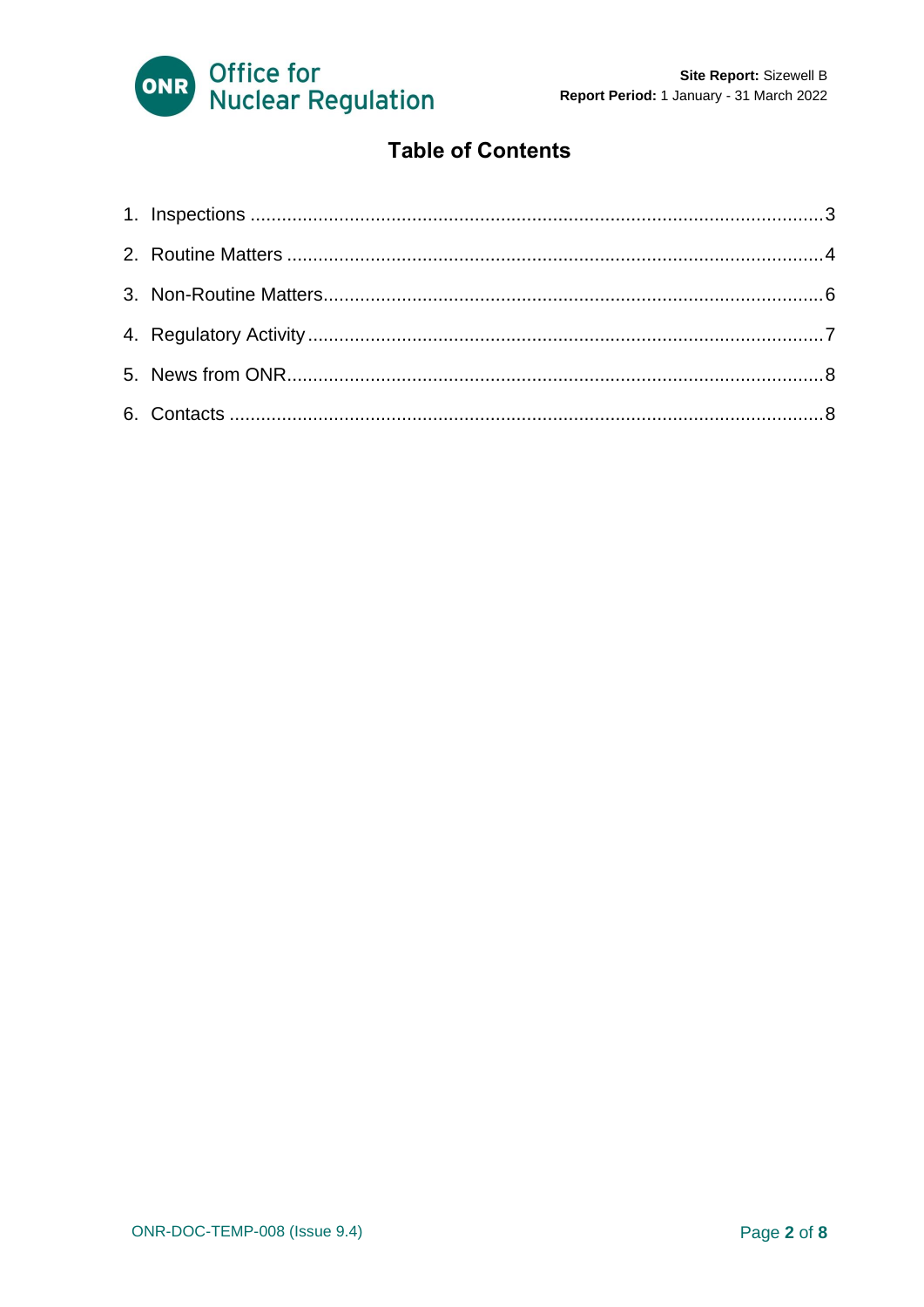

### <span id="page-2-0"></span>1. Inspections

### 1.1. Dates of Inspection

The ONR site inspector made inspections on the following dates during the report period 1 January to 31 March:

■ 18 to 20 January

In addition, on 16 March, the chairs of ONR, the Environment Agency, and the Health and Safety Executive visited Sizewell B.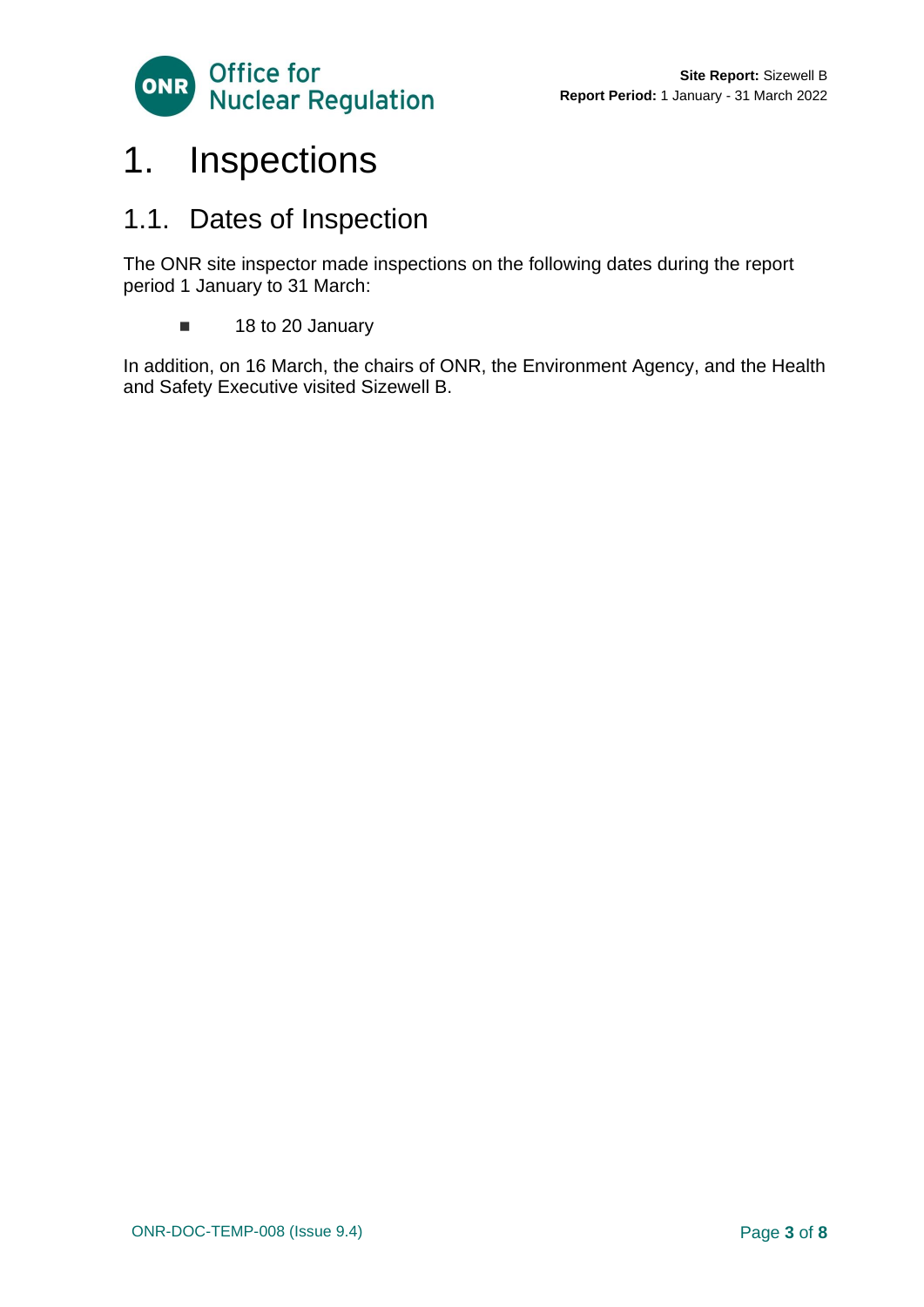

### <span id="page-3-0"></span>2. Routine Matters

#### 2.1. Inspections

Inspections are undertaken as part of the process for monitoring compliance with:

- the conditions attached by ONR to the nuclear site licence granted under the Nuclear Installations Act 1965 (NIA65) (as amended);
- the Energy Act 2013
- the Health and Safety at Work Act 1974 (HSWA74); and
- regulations made under HSWA74, for example the Ionising Radiations Regulations 2017 (IRR17) and the Management of Health and Safety at Work Regulations 1999 (MHSWR99).

The inspections entail monitoring the licensee's actions on the site in relation to incidents, operations, maintenance, projects, modifications, safety case changes and any other matters that may affect safety. The licensee is required to make and implement adequate arrangements under the conditions attached to the licence in order to ensure legal compliance. Inspections seek to judge both the adequacy of these arrangements and their implementation.

In January, a systems-based inspection was carried out on a combination of the diesels and essential electrical supplies systems that support the function of the electrically driven auxiliary feedwater pump motors, to judge the systems' performance against their functions as claimed in the safety case. The inspection was carried out by a mechanical engineering specialist inspector and an electrical engineering specialist inspector, with support from a nuclear associate and the nominated site inspector. The inspection team concluded that Sizewell B could adequately demonstrate that it had arrangements to ensure that the combination of the diesels and essential electrical systems that support the function of the electrically driven auxiliary feedwater pump motors are inspected, maintained and operated in accordance with the safety case. The arrangements examined complied with the licensee's legal duties on the areas sampled during the inspection.

Members of the public, who would like further information on ONR's inspection activities during the reporting period, can view site Intervention Reports at [www.onr.org.uk/intervention-records](http://www.onr.org.uk./intervention-records) on our website [www.onr.org.uk](http://www.onr.org.uk/) .Should you have any queries regarding our inspection activities, please email [contact@onr.gov.uk.](mailto:contact@onr.gov.uk)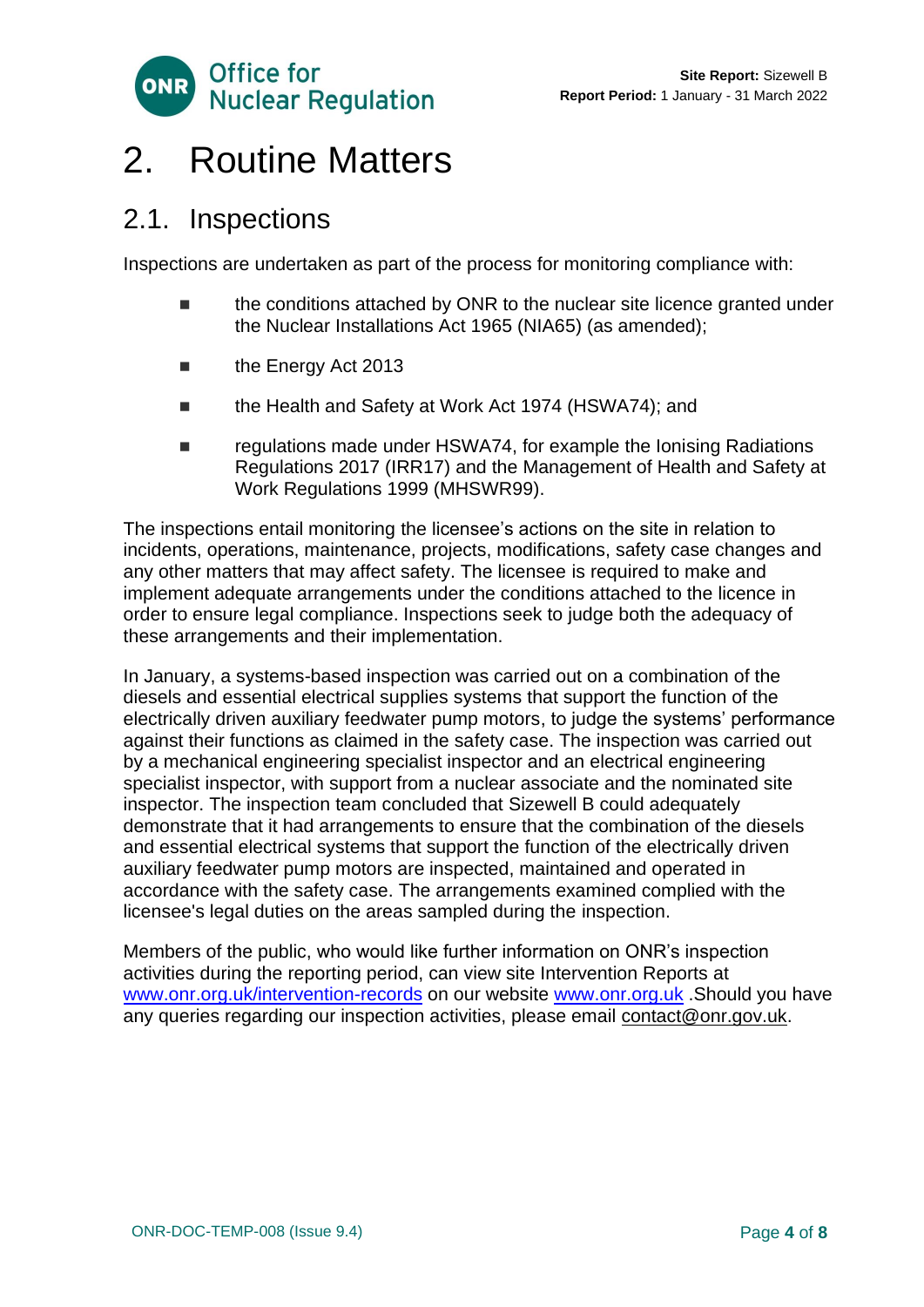

### 2.2. Other Work

.

In March, the chairpersons of ONR, the Environment Agency, and the Health and Safety Executive visited Sizewell B to discuss future working and collaboration on safety and environmental matters. They spent time at Sizewell B itself, and also viewed the land adjacent to the existing Sizewell B station where NNB Generation Company (SZC) Ltd is seeking a site licence to construct and operate twin EPR reactors.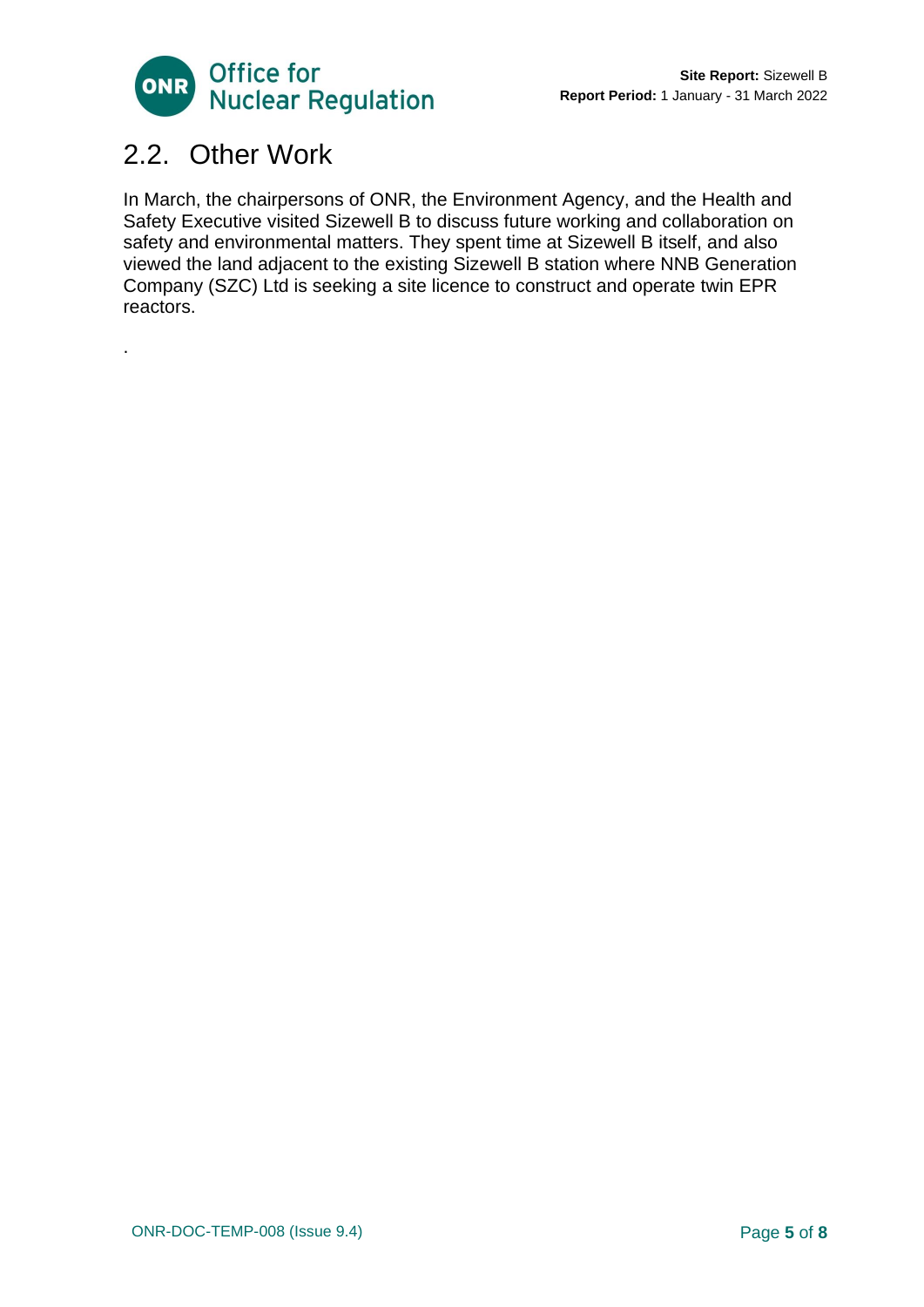



### <span id="page-5-0"></span>3. Non-Routine Matters

Licensees are required to have arrangements to respond to non-routine matters and events. ONR inspectors judge the adequacy of the licensee's response, including actions taken to implement any necessary improvements.

Matters and events of particular note during the period were:

On 15 December 2021, EDF SA (the operator of the French fleet of pressurised water reactors) informed ASN (the French nuclear safety regulator) that it had identified stress corrosion cracking on the elbows of the pipes connecting the safety injection system to the reactor's main primary cooling system at one of its nuclear power plant.

Although the design of the French reactors is different from Sizewell B (which an American design), ONR nevertheless wrote to EDF NGL (the operator of Sizewell B) requiring it to demonstrate that Sizewell B is safe to continue to operate in light of the issues identified in the French reactors.

EDF NGL responded with a justification which we considered provided sufficient evidence to support operation of Sizewell B until the next refuelling outage. Our judgement was based on the information to date indicating the non-critical nature of the defects identified in France, the confidence derived from the Sizewell B manufacturing records, the low likelihood of simultaneous multiple failures and the capability of the reactor safety systems to mitigate failures if they did occur.

ONR continues to hold regular meetings with EDF NGL to assess further information from the French fleet as it becomes available, and to discuss the scope of work that will be required in the next refuelling outage to demonstrate the safety of operation beyond that point.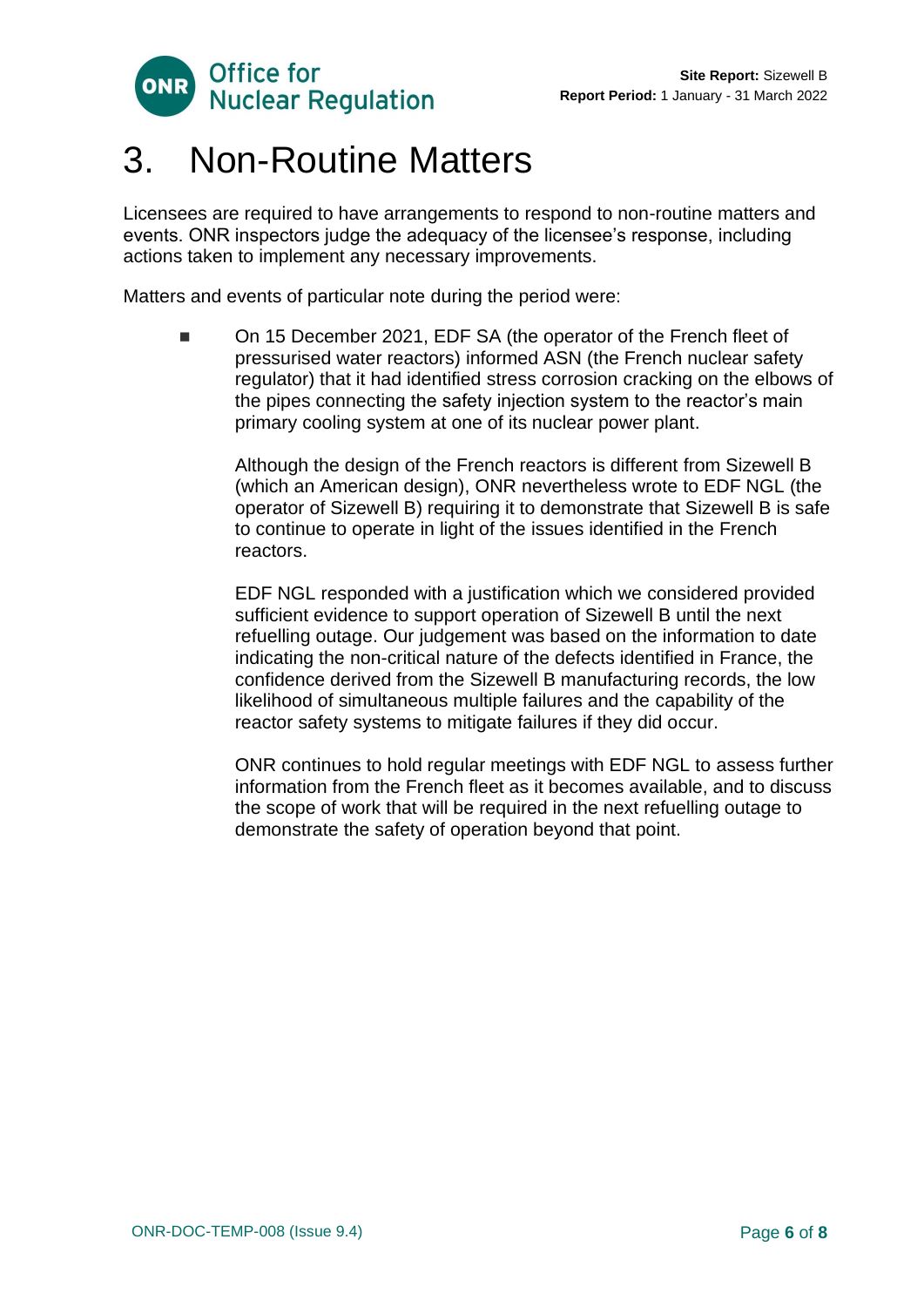

## <span id="page-6-0"></span>4. Regulatory Activity

ONR may issue formal documents to ensure compliance with regulatory requirements. Under nuclear site licence conditions, ONR issues regulatory documents, which either permit an activity or require some form of action to be taken; these are usually collectively termed 'Licence Instruments' (LIs) but can take other forms. In addition, inspectors may take a range of enforcement actions, to include issuing an Enforcement Notice.

No Lis or Enforcement Notices were issued during this period.